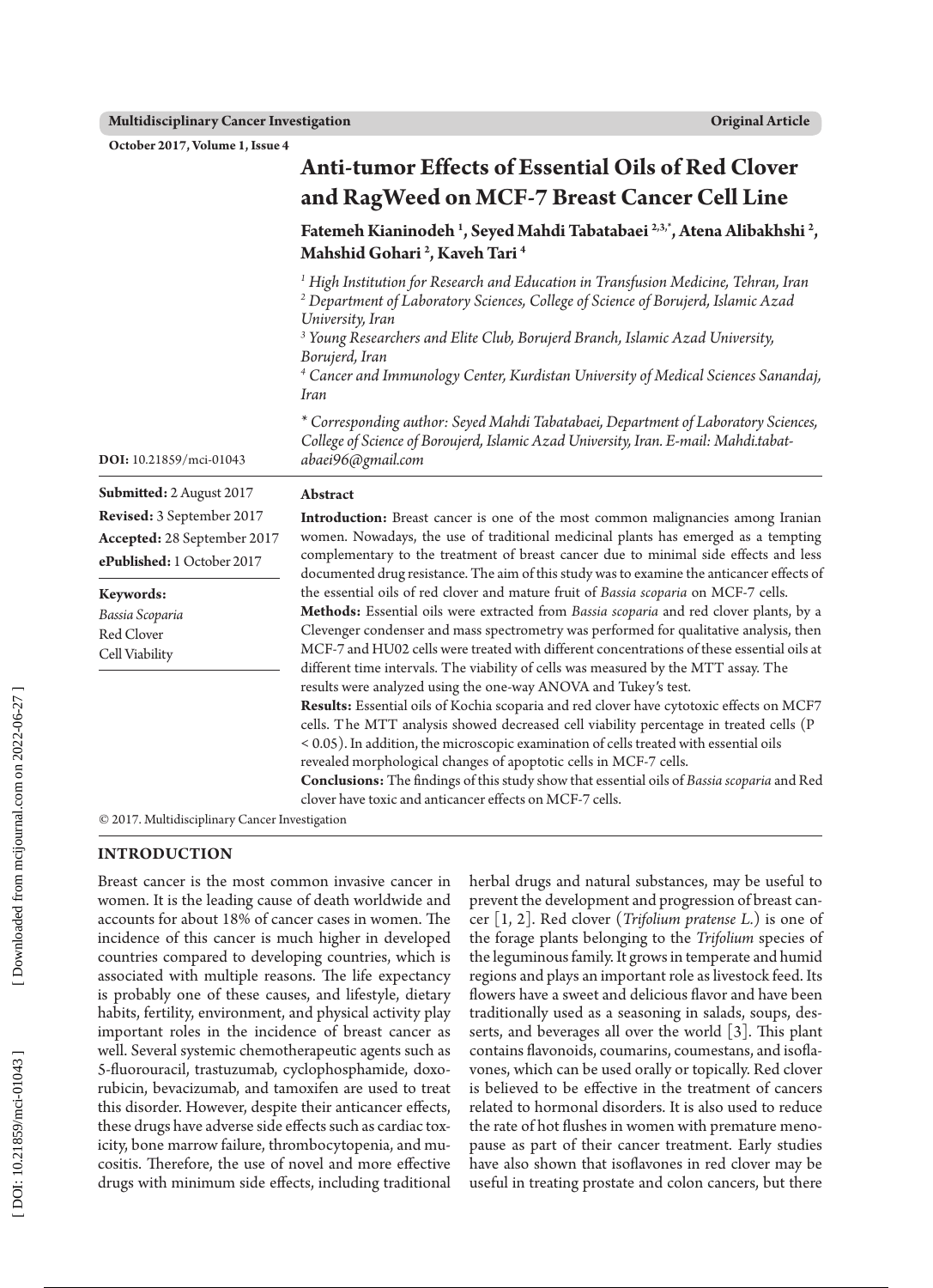is still insufficient evidence in this regard [4].

*Bassia scoparia* fruit is an annual plant of Chenopodia ceae family, which is usually harvested in autumn and dried in the sun throughout China. It is widely used as a medicinal plant for treating dysuria and skin disease in China and Japan. *Bassia scoparia* has particularly been used for the treatment of breast masses and chest pain. Various types of compounds, including triterpenoid glycosides, saponins, and alkaloids have been isolated from this herb. Furthermore, the anti-inflammatory and anti-allergic effects of *K. scoparia* have been demon strated. Recently, it was reported that *Bassia scoparia* fruit also has potential antitumor effects, but its antican cer mechanism has not been determined [5]. Hey Yeon Han et al. showed that the methanol extracted from the dried fruit of *K. scoparia* (MEKS) inhibits cell prolifer ation and induces apoptosis in MDA-MB-231 breast cancer cell line [6]. They also showed the apoptotic effect of essential oil of *K. scoparia* fruit on oral squa mous cell carcinoma (OSCC) cell line using the MTT method [7]. In this study, the possible cytotoxic and anticancer effects of *K. scoparia* and red clover on the MCF-7 breast cancer cell line were investigated.

## **METHODS**

## **The MCF-7 and HU02 Cell Lines**

The MCF-7 cell line (a breast cancer cell line) and HU02 (a human fibroblast cell line) were purchased from Na tional Center of Genetic and Biological Reserves of Iran. Cell culture materials were purchased from Gibco Company (USA), but the flasks and microplates were acquired from Griner Company (Germany).

## **Collection of Plant Samples**

The samples of *Trifolium pratense L.* and *Bassia scoparia*, which were harvested from Boroujerd city of Lorestan Province, were confirmed by Faculty of Natural Sci ence, and deposited at the Herbarium of the Depart ment of Boroujerd Islamic Azad University. Next, the collected plant materials were dried in a dark place and after drying were packed in paper bags in which they were preserved until the experiments were conducted.

## **Essential Oil Extraction**

The selected method to isolate essential oils is depen dent upon the original composition of the plant (alka loids, flavonoids, terpenes, and sugars) as well as the purity degree of the final product. In this study, a Clev enger condenser was used for the extraction of essential oils using distillation. First, 20g of a chopped and dried sample from both plants' leaves were placed in the flask (1000 mL) and 400-500 mL distilled water was added to it. Before extraction, the trays were washed with ace -

tone, water, alcohol, and eventually water, respectively. Next, the water temperature was increased to boiling temperature. Heating continued until the first drop of liquid appeared in G-part at the end of the cooling part. Consequently, the essential oil was collected and kept in sealed bottles in the refrigerator (+4˚C). This process lasted 3-5 hours.

## **Mass Spectrometry**

Qualitative analysis was performed using an Agilent 7980 gas chromatograph (GC) equipped with an Agi lent 5975C mass selective detector (MS). The MS de tector was operated in the electron impact system with the interface temperature of 280°C. Also, the IE source temperature was set to 150°C, analyzer temperature was set to 230°C, and interface temperature between GC and MS was set on 420˚C.

# **Cell Culture**

In this experimental study, MCF-7 and HU02 cells were grown in a RPMI-1640 medium supplemented with 10% Fetal Bovine Serum (FBS), 2 mM/L glutamine, 100 unit/mL penicillin, and 100 µg/mL streptomycin in a 5% CO2 incubator (Memmert) at a temperature of 37°C under standard cell culture conditions.

# **Cell Viability Measured by the MTT Assay**

The effects of different concentrations of *Bassia scoparia* and *Trifolium pratense L.* on cell viability were examined by the MTT [3-(4,5-dimethyl-2-thiazolyl) -2, 5-diphe nyl -2H- tetrazolium bromide] colorimetric method. Briefly, the cells were put into a 96-well culture plate at a density of 10 000 cells/well and incubated with vari ous concentrations of *K. scoparia* and *Trifolium pratense L.* for 24h. After removing the culture medium, the cells were incubated with MTT solution (5 mg/mL in PBS) for 3 hours, and the resulting formazan was solubilized using 150-200 µL of DMSO (Sigma). The absorbance was measured at 570-590 nm in a plate reader (BioTeK ELx800).

## **Microscopic Examination**

The effects of different concentrations of essential oils of *Bassia scoparia* and red clover on morphology of MCF-7 and HU02 cells were examined by microscopic observation. For this purpose, first the cells were treat ed with various concentration of essential oils of *Bassia scoparia* and red clover for 24, 48 and 72 hours. Then, the morphological changes were examined by an invert microscope (Olympus).

## **Statistical Analysis**

The SPSS 20 software was used to perform statistical analyses. The significance of differences between the ex -

18

DOI: 10.21859/mci-01043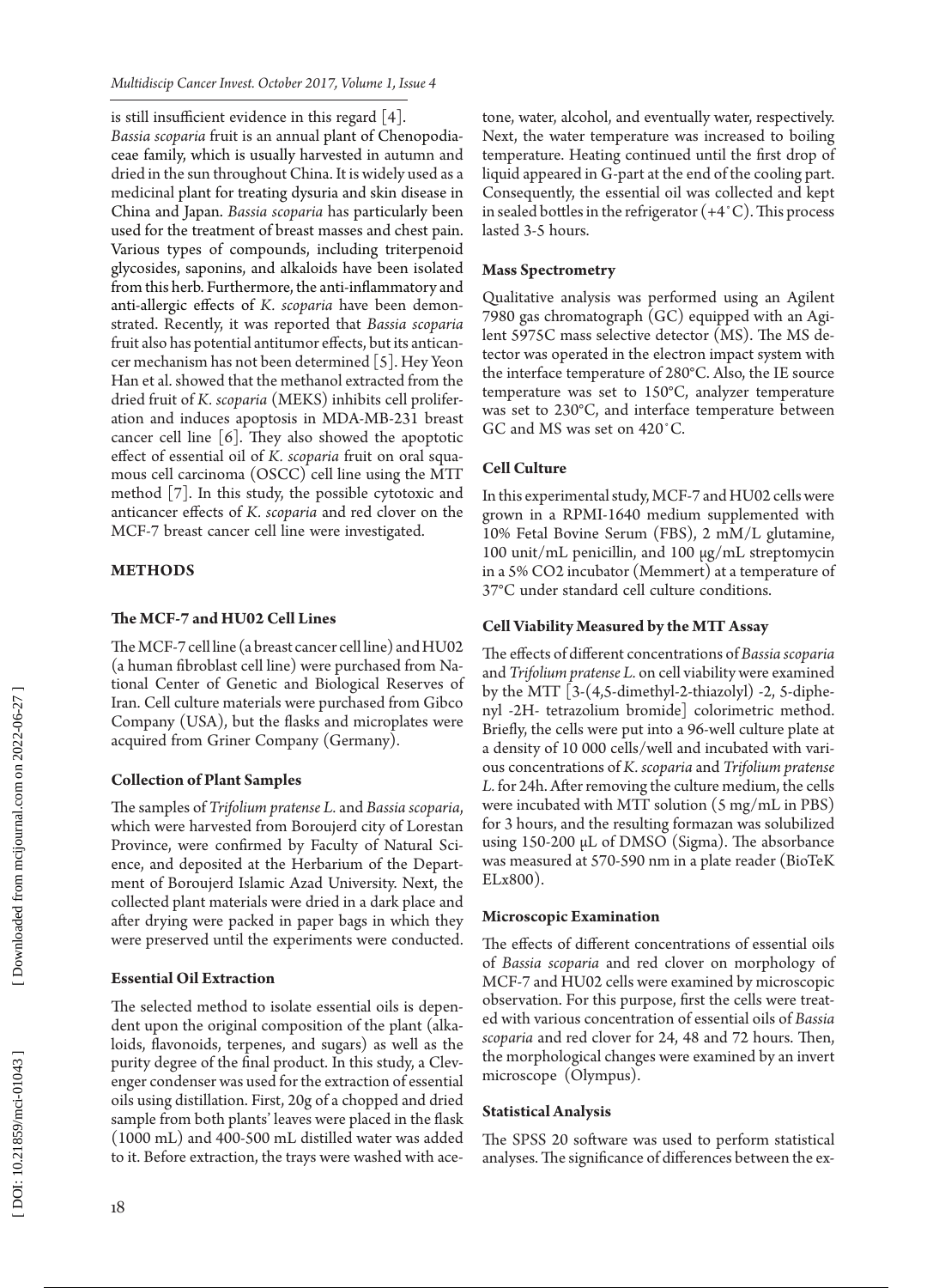perimental variables was determined using the one-way ANOVA analysis and Tukey's test. A probability level of P<0.05 was considered as statistically significant.

#### **RESULTS**

2mL of essential oils was extracted from 400g dried leaves of *K. scoparia* and red clover by the distillation method. The results of extraction were analyzed using the GC/MS mass spectrometry and are presented in Table 1 and 2. According to these results, the main compounds in the essential oil of *K. scoparia* included α-thu japlicin, phytoene, butylated hydroxytoluene, dictam nol, phytol, n-docosane and the important compounds of red clover were hexanal 2-ethylfuran, 2-methyl-2, 4-hexadiene, and cyclopentanol.

**Table 1:** Essential Oil Composition of Aerial Parts of Red Clover Samples Collected in Boroujerd

| <b>Number</b>           | Contents (Shoot)         | Area    | $RT$ (min) |
|-------------------------|--------------------------|---------|------------|
| $\mathbf{1}$            | Isobutane                | 1847771 | 1.89       |
| $\overline{2}$          | Methoxyformamide         | 1523033 | 1.97       |
| 3                       | Pentanal                 | 552258  | 2.701      |
| $\overline{\mathbf{4}}$ | 2-propen-1-ol            | 706088  | 2.814      |
| 5                       | Cyclopentanol            | 116639  | 3.078      |
| 6                       | 2-ethylfuran             | 216453  | 3.357      |
| <b>Number</b>           | <b>Contents (Flower)</b> | Area    | $RT$ (min) |
| $\mathbf{1}$            | Isobutane                | 2146156 | 1.826      |
| $\mathbf{2}$            | Methoxyformamide         | 3610489 | 1.974      |
| 3                       | Pentanal                 | 1254088 | 2.699      |
| $\overline{\mathbf{4}}$ | 2-propen-1-ol            | 3608496 | 2.812      |
| $\mathbf{5}$            | 2-methyl-2,4-hexadiene   | 221914  | 3.344      |
| 6                       | Hexanal                  | 247138  | 6.165      |

**Table 2:** Essential Oil Composition of *K. scoparia* Samples Collected in Boroujerd

| <b>Number</b>  | <b>Contents</b>                | Area | RT(min) |
|----------------|--------------------------------|------|---------|
| $\mathbf 1$    | $n$ -eicosane                  | 2000 | 2.61    |
| $\mathfrak{2}$ | $n$ -henicosane                | 2100 | 3.1     |
| 3              | $n\mbox{-}\mathrm{docosane}$   | 2200 | 3.17    |
| $\overline{4}$ | $n$ -tricosane                 | 2300 | 1.23    |
| 5              | $n$ -tetracosane               | 2400 | 1.87    |
| 6              | Isopropyl tiglate              | 976  | 0.91    |
| 7              | $n$ -decane                    | 999  | 0.66    |
| $\,8\,$        | P-methyl anisol                | 1019 | 0.43    |
| 9              | Camphenilone                   | 1082 | 2.11    |
| $10$           | Maltol                         | 1108 | 2.09    |
| 11             | Z-damascone                    | 1358 | 2.33    |
| 12             | Orcinol                        | 1371 | 0.92    |
| 13             | E-damascenone                  | 1385 | 1.12    |
| 14             | O-methyl eugenol               | 1401 | 1.33    |
| 15             | a-thujaplicin                  | 1412 | 16.89   |
| 16             | Dictamnol                      | 1430 | 6.51    |
| 17             | Butylated hydroxytoluene       | 1512 | 7.49    |
| 18             | $n$ -hexadecane                | 1600 | 0.76    |
| 19             | 2,6,10,-tetramethylpentadecane | 1688 | 0.64    |
| 20             | $n$ -heptadecane               | 1700 | 1.49    |
| 21             | Phytone                        | 1790 | 9.11    |
| 22             | $n$ -octadecane                | 1800 | 0.56    |
| 23             | Phytoene                       | 1815 | 1.19    |
| 24             | $n$ -nonadecane                | 1900 | 2.92    |
| 25             | Phytol                         | 1943 | 5.51    |
| 26             | Isophytol                      | 1948 | 0.98    |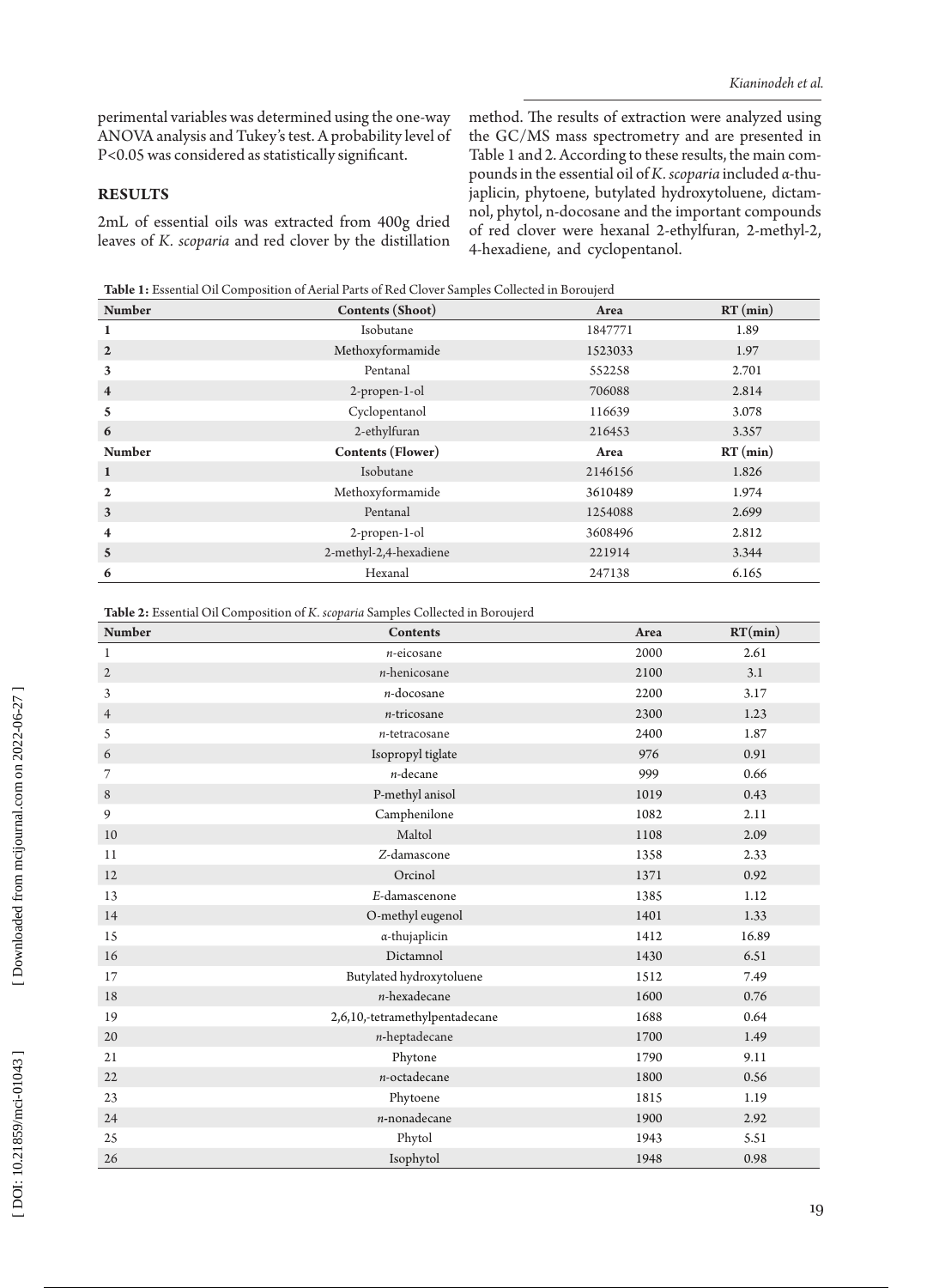#### **Essential Oils of Red Clover and** *K. scoparia* **Cause Morphologic Changes in MCF-7 Cells**

The morphological changes related to essential oils of red clover and *K. scoparia* fruit on the MCF-7 cancer cell line and natural HU02 fibroblast cell line were ex amined by microscopic observation after treatment of these cells with different concentrations of essential oils for 24, 48, and 72 hours. As shown in figure 1, the HU02 cells treated with different concentrations of essential oils of red clover and *K. scoparia* showed no significant morphological changes as compared to control cells. These results showed that the essential oils of red clo ver and *K. scoparia* had no effect on control cells while morphological changes in the treated MCF-7 cancer cells were significant as compared with MCF-7 control cells. As shown in figure 1, morphological changes are visible as star-like shapes, vacuolation, cytoplasmic and cellular shrinkage as well as pyknotic nuclei, which are attributes of apoptotic cells. These observations indi cated the cytotoxic effects of essential oils of red clover and *K. scoparia* on MCF-7 cancer cells. Interestingly, as shown in figure 1, the observed morphological changes were more frequent and obvious with increasing dose and duration of cell treatment by essential oils of red clover and *K. scoparia*, indicating the toxic effects of these essential oils in a dose- and time-dependent man ner on MCF-7 cancer cell lines.

#### **Red Clover Essential Oil Induced Cell Death in MCF-7 Cells**

The viability of MCF-7 cells was assessed by the MTT assay after treatment of cells with various concen trations of red clover's essential oil for 24, 48, and 72 hours, as shown figure 2 Next, the cells were stained using MTT solution (containing tetrazolium salt), and the absorbance was finally measured by an ELISA reader. As presented in figure 2, the cytotoxic effect of the essential oil of red clover on MCF-7 cells was dose- and time-dependent. In addition, it was indicated that the percentage of viable cells was significantly de creased (P<0.05) at 15 and 30 μg/mL concentrations of essential oils of red clover. Table 3 shows the results related to one of the triplicate mean cell viability assays as mean ± standard deviation (Mean ± SD). Moreover, the minimum inhibitory concentration (IC50) value of red clover's essential oil on growth of MCF-7 cells was observed in 125 µg/mL concentration. The percentage of viable cells treated with red clover's essential oil was calculated using the following formula as compared with control cells:



**Figure 1:** Morphologic Changes in MCF-7 and HU02 Cells Treated with Essential Oils with a Dose of 100µg/mL of Red Clover and *K. scoparia* .

a: MCF-7 control cells; b: HU02 cells; c-e: MCF-7 cells treated with red clover essential oils; f-h: MCF-7 cells treated with *K. scoparia* essential oils; i-k: MCF-7 cells treated with red clover essential oils, l-n: MCF-7 cells treated with broom grass essential oils within 24, 48, and 72 hours.

All the pictures have a 50-micrometer scale bar.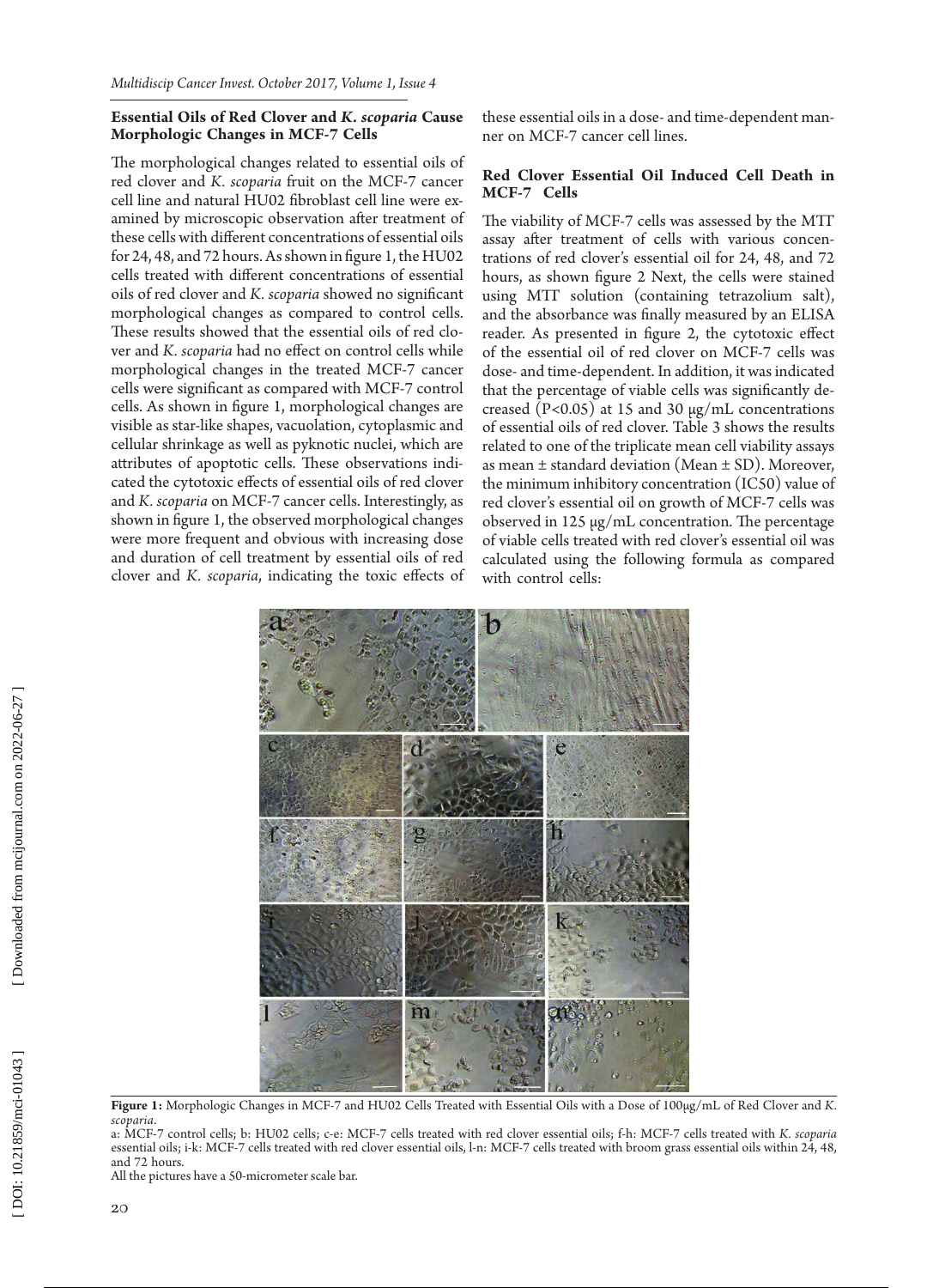**Table 3:** Test Results of One of the Triplicate Mean Cell Viability Tests for MCF-7 Cells After Incubation with Red Clover*'s* Essential Oil as Mean ± SD

| Time (hour) | <b>Control</b> | $15\mu g/ml$     | $30\mu g/ml$     | $60\mu g/ml$     | $125\mu g/ml$    | $250\mu g/ml$    |
|-------------|----------------|------------------|------------------|------------------|------------------|------------------|
| 24          | 100            | $97.83 \pm 1.44$ | $88.42 \pm 1.95$ | $62.51 \pm 1.73$ | $57.63 \pm 0.91$ | $47.33 \pm 0.17$ |
| 48          | 100            | $93.18 \pm 0.55$ | $81.33 \pm 0.63$ | $61.05 \pm 0.11$ | $54.19 \pm 1.78$ | $47.19 \pm 0.54$ |
| 72          | 100            | $90.34 \pm 0.21$ | $69.73 \pm 1.49$ | $60.48 \pm 0.77$ | $51.88 \pm 1.41$ | $47.05 \pm 1.83$ |

**Table 4:** Test Results of one of the Triplicate Mean Cell Viability Tests for MCF-7 Cells After Incubation with Essential Oil of *K. scoparia* as Mean ± SD

| Time (hour) | Control | $15\mu g/ml$     | $30\mu g/ml$     | $60\mu g/ml$     | $125\mu g/ml$    | $250 \mu g/ml$   |
|-------------|---------|------------------|------------------|------------------|------------------|------------------|
| -24         | 100     | $95.35 \pm 0.82$ | $73.69 \pm 0.34$ | $59.83 \pm 0.25$ | $46.2 \pm 0.98$  | $41.9 \pm 1.53$  |
| 48          | 100     | $89.22 \pm 0.76$ | $68.83 \pm 0.80$ | $53.7 \pm 0.12$  | $45.66 \pm 0.36$ | $38.16 \pm 0.77$ |
| 72          | 100     | $85.49 \pm 0.37$ | $60.94 \pm 0.33$ | $51.4 \pm 0.54$  | $44.97 \pm 0.75$ | $38.09 \pm 1.4$  |



**Figure 2:** The Results of One of the Triplicate MTT Tests. Results show the toxicity effects and cell death of red clover's essen tial oil in 30µg/mL concentration in a dose- and time-dependent manner, which is significant (P<0.05), but in higher concentra tions of 60, 125 and 250µg/mL, the decrease in cell viability is only dose-dependent.



**Figure 3:** The Results of One of the Triplicate MTT Tests. Results show the toxicity effects of essential oils of k. scoparia in 30µg/mL concentration in a dose- and time-dependent manner, which is significant (P<0.05) but in higher concentrations of 60, 125, and 250µg/mL, cell viability reduction is dose-dependent only.

(light absorbance of cells treated with red clover' s es sential oil)/(the average of light absorbance in control cells)×100

#### **Essential Oil of** *K. scoparia* **Induced Cell Death in MCF-7 Cells**

The viability of MCF-7 cells was examined by the MTT assay after the treatment of MCF-7 cells with different concentrations of the essential oil of *Bassia scoparia* for 24, 48, and 72 hours, as presented in figure 3. As shown in this figure, the cytotoxic effects of essential oil of *K. scoparia* on MCF-7 cells were dose- and time-depen dent, which was similar to the results of the cell viability assay of MCF-7 cells treated with red clover essential oil. Moreover, it was revealed that the percentage of dead cells was significantly increased ( $P < 0.05$ ) at 15 and 30 μg/mL concentrations of essential oil of *K. scoparia*. The results of one of the triplicate tests of the MTT as say have shown in Table 3 as mean  $\pm$  SD. As shown in figure 3 and Table 4, the mean cell viability was signifi cantly decreased by increasing concentrations of essen tial oils up to 60, 125, and 250µg/mL, while increased incubation time in these concentrations did not signifi cantly change the mean cell viability. Furthermore, the 125 µg/mL concentration of *K. scoparia* essential oil is the minimum inhibitory concentration (IC50) value of MCF-7 cells proliferation. The percentage of viable cells treated with the essential oil of *K. scoparia* was cal culated using the above formula.

## **DISCUSSION**

Recently, many studies have been conducted to eval uate the anticancer effects of various essential oils and extracts, all of which demonstrate the ability of such compounds to inhibit the growth of a wide range of pathogenic microorganisms and food spoilage agents, as well as other factors affecting tumor growth. Because these compounds are completely natural, they have much less harmful effects on human health and envi ronment as compared with chemical agents [8]. Iran has the history of several thousand years of civilization and a rich Islamic culture as well as a unique geograph -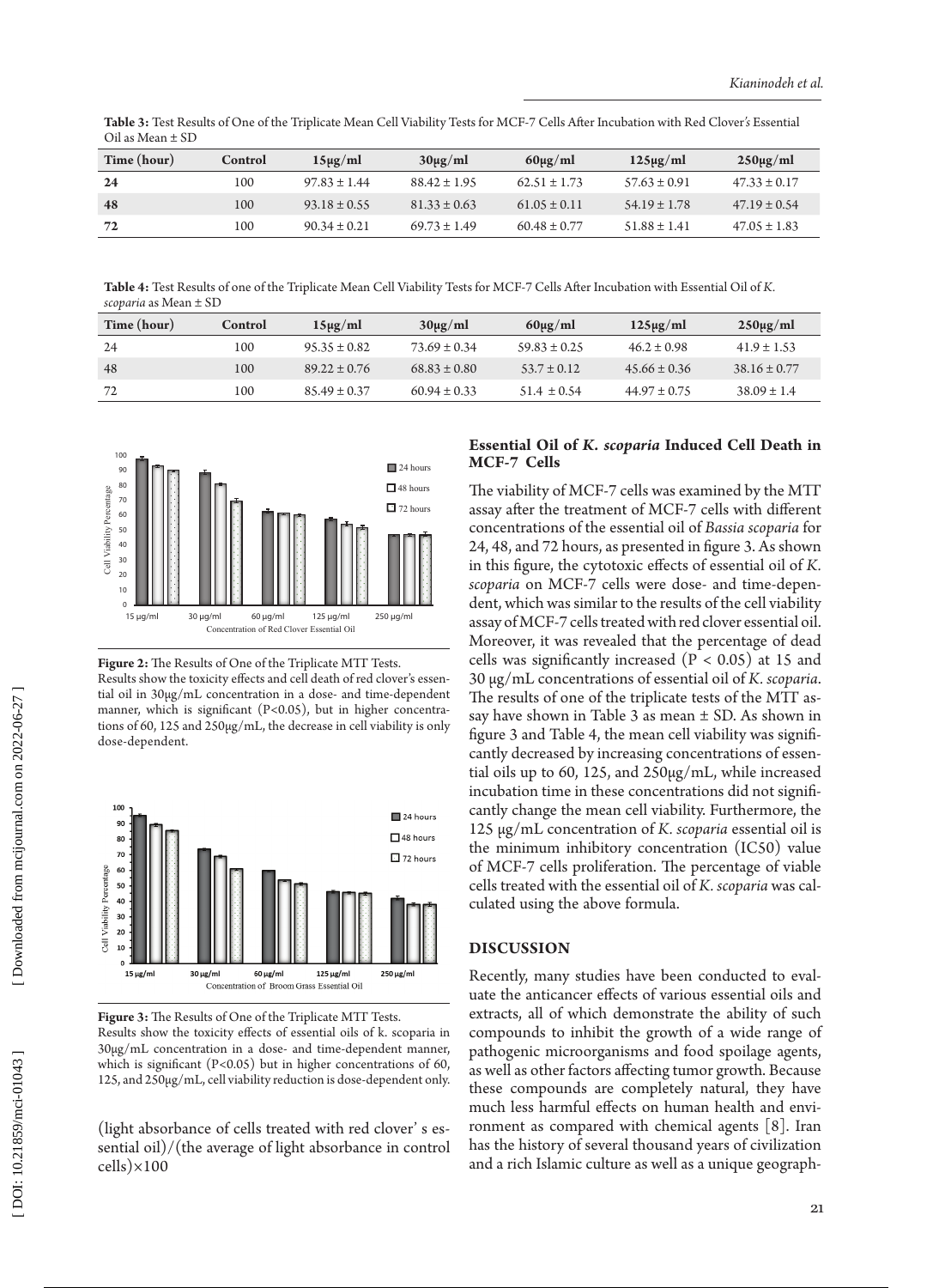ic location where a large number of plant species can be grown. The number of plant species in Iran is five times that of the whole European continent [9]. In general, 11,000 plant species have been identified and collected from Iran, which are classified in 180 fam ilies and 1200 genera and could be considered as one of the richest sources available for health and economic aspects [10]. In this study, essential oils of red clover and *Bassia scoparia* fruit were used to assess their an titumor and antitoxic effects on MCF-7 breast cancer cells. Different studies have been conducted to exam ine the effect of essential oil of *Bassia scoparia* on apop tosis induction as well as its effects on preventing the proliferation of different cancer cells, including breast cells, oral squamous cell carcinoma (OSCC) cell line and hematologic malignancies such as Hodgkin's lym phoma. These studies demonstrated the antitumor and inhibitory effects of the essential oil of *K. scoparia* fruit on the proliferation of cancer cells. The present study showed the antitumor and antitoxic effects of essential oils of red clover and *Bassia scoparia* on MCF-7 cells. The analysis of essential oils of the plants indicated that the most frequent components in the essential oil of *K. scoparia* included α-thujaplicine, phytoene, and butylat ed hydroxytoluene, dictamnol, phytol, and n-docosane. In addition, the most frequent compounds in red clover included hexanal, 2-ethyl furan, 2-methyl-2,4-hexadi ene, and cyclopentanol. Biljana Kaurinovic et al. identi fied β-myrcene (4.55%), p-cymene (3.59%), limonene (0.86%) and tetrahydroionone (1.56%) as the most frequent compounds in red clover  $[11]$ . Examining the results of mean cell viability using the MTT method reveals the sensitivity of MCF-7 cancer cells to essential oils of red clover and *K. scoparia* fruit. In similar stud ies, the cytotoxic effect of essential oil of *K. scoparia* on MDA-MB-231 cancer cells (breast cancer cell line) and oral squamous carcinoma cell line (OSCC) has been shown by Hey-yeon et al. [6]. Mazzio and Soleiman found the antitumor effect of the essential oil of *K. sco paria* in their study [12]. Furthermore, a study by Hey Yeon et al. on the effect of essential oil of *K. scoparia* on the morphology of MDA-MB-231 cells showed mor phological changes similar to apoptotic cells, including vacuolation, cytoplasmic and cellular shrinkage as well as pyknotic nuclei. These changes were also observed in the present study on MCF-7 cells treated with essential oils of red clover and *K. scoparia* fruit. Morphological changes and apoptotic characteristics in MCF-7 calls were reinforced by increasing concentrations of essen tial oils of red clover and *K. scoparia* as well as increasing incubation time. Han H-Y et al. showed that the essen tial oil of *K. scoparia* fruit prevents cell cycle by arresting the G1 phase of cell cycle, which in turn decreases the percentage of viable cells [6]. As we know, reactive ox ygen species (ROS) are the intrinsic activators of apop tosis capable of activating apoptosis from the extrinsic path. Han H-Y et al. indicated that the essential oil of *K. scoparia* fruit significantly increased the ROS levels. They believed that an increase in intrinsic ROS triggers both intrinsic and extrinsic apoptosis pathways and pre vents cell cycle. Furthermore, Wang et al. reported that Momordin IC, a triterpenoid-rich saponin in different medicinal plants, including *K. scoparia*, has antitumor effects in HepG2 cells [13]. Han H-Y et al. also stated in their study that further research on the effective factors present in the fruit of this plant, such as Mormordin (), which also exist in other plants like *M. balsamina* and Ampelopsis radix [14], can raise *K. scoparia* as a useful herbal medicine in treating or preventing breast cancer. Chen et al. showed that treating cancer cells with de methylated cantharidin from (NCTD) P21 resulted in 3-caspase inhibitor activation, which consequently led to apoptosis in HepG2 cells [15].

Based on our findings, the essential oils of red clover and *K. scoparia* inhibit the proliferation of the MCF-7 breast cancer cell line. In this regard, further studies will be helpful to understand possible molecular apoptotic mechanisms of essential oils of red clover and *K. sco paria* and to identify other major compounds in these plants as well as their potential antitumor characteris tics.

#### **ACKNOWL**

This study was financially supported by the vice-chan cellor of research, Boroujerd Islamic Azad University, Lorestan, Iran.

#### **CONFLICT OF INTEREST**

The authors declared that they have no conflict of in terest.

#### **ETHICS APPROVAL**

The use of cell lines in this study does not involve ethi cal considerations.

#### **References**

- 1. Vo AT, Millis RM. Epigenetics and breast cancers. Obstet Gy necol Int. 2012;2012:602720. [DOI: 10.1155/2012/602720](http://dx.doi.org/10.1155/2012/602720) [PMID: 22567014](file:///D:/Owjj/Owj/Journals/MCI/1\(4\)/Style%20edit/www.ncbi.nlm.nih.gov/pubmed/22567014)
- 2. Pathy NB, Yip CH, Taib NA, Hartman M, Saxena N, Iau P, et al. Breast cancer in a multi-ethnic Asian setting: results from the Singapore-Malaysia hospital-based breast cancer registry. Breast. 2011;20 Suppl 2:S75-80. [DOI: 10.1016/j.](http://dx.doi.org/10.1016/j.breast.2011.01.015) [breast.2011.01.015](http://dx.doi.org/10.1016/j.breast.2011.01.015) [PMID: 21316967](file:///D:/Owjj/Owj/Journals/MCI/1\(4\)/Style%20edit/www.ncbi.nlm.nih.gov/pubmed/21316967)
- 3. Tucak M, Popović S, Čupić T, Krizmanić G, Španić V, Meglič V, et al. Assessment of red clover (Trifolium pratense L.) produc tivity in environmental stress. Poljo Privreda.  $2016;22(2):3-9$ .
- 4. Du WH, Tian XH, Yue Y, Lu J. Isoflavone content in red clover (Trifolium pratense L.) as related to nitrogen and phosphorus application rate. Chil J Agricult Res. 2013;73(4):372-6. DOI: [10.4067/S0718-58392013000400007](http://dx.doi.org/10.4067/S0718-58392013000400007)
- 5. Kafi M, Salehi M. Kochia Scoparia as a Model Plant to Explore the Impact of Water Deficit on Halophytic Communities. Pa kistan J Botan. 2012;44:257-62.
- 6. Han HY, Kim H, Son YH, Lee G, Jeong SH, Ryu MH. An ti-cancer effects of Kochia scoparia fruit in human breast can -